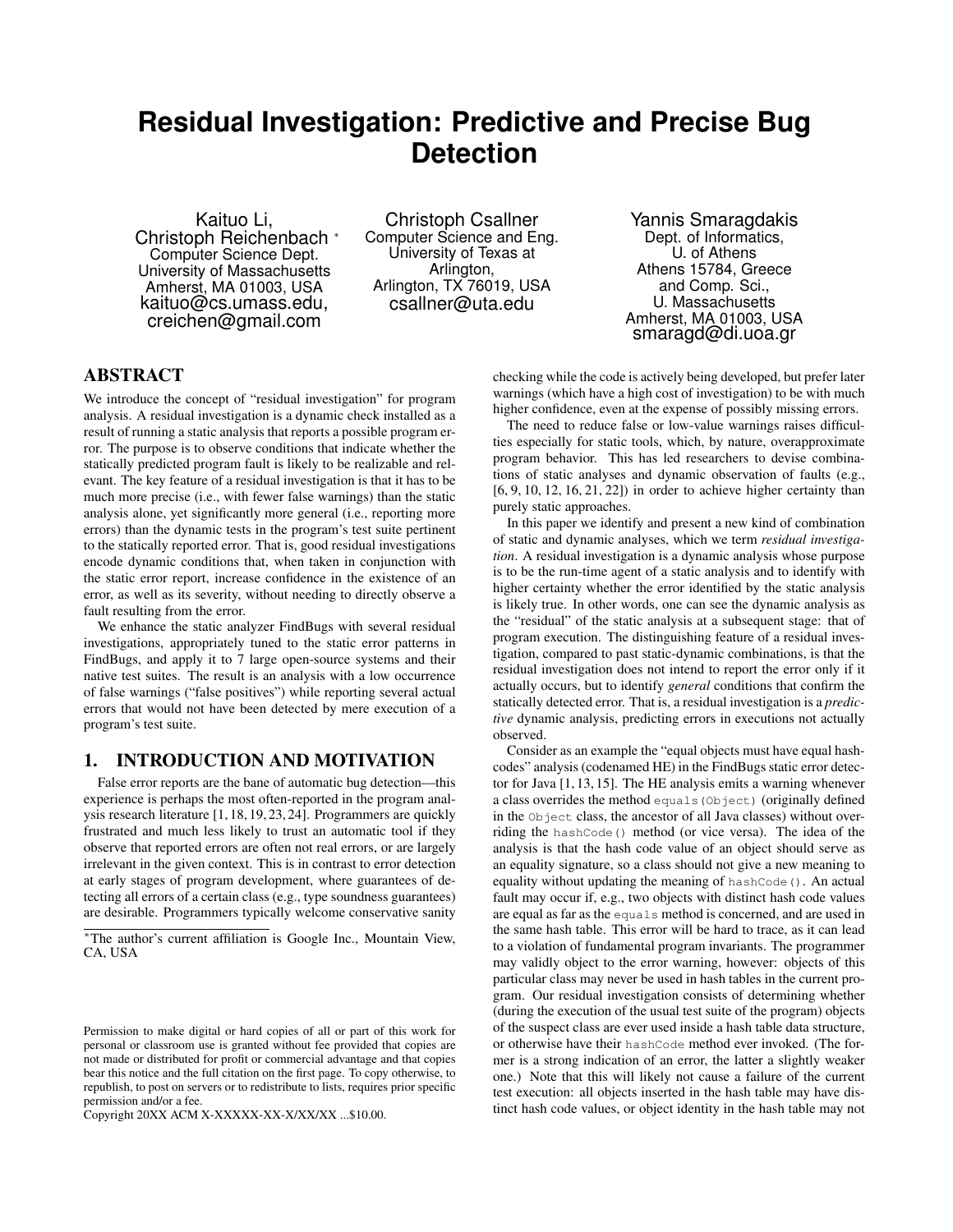matter for the end-to-end program correctness. Yet, the fact that objects of a suspect type are used in a suspicious way is a very strong indication that the program will likely exhibit a fault for different inputs. In this way the residual investigation is both more general than mere testing, as well as more precise than static analysis.

We have designed and implemented residual investigations for several of the static analyses/bug patterns in the FindBugs system. The result is a practical static-dynamic analysis prototype tool, RFBI (for *Residual FindBugs Investigator*). Our implementation uses standard techniques for dynamic introspection and code interposition, such as bytecode rewriting and customized AspectJ aspects [17]. The addition of extra analyses is typically hindered only by engineering (i.e., implementation) overheads. Designing the residual investigation to complement a specific static pattern requires some thought, but it is typically quite feasible, by following the residual investigation guidelines outlined earlier: the analysis should be significantly more general than mere testing while also offering a strong indication that the statically predicted fault may indeed occur.

We believe that the ability to easily define such analyses is testament to the value of the concept of residual investigation. Predictive dynamic analyses are usually hard to invent. To our knowledge, there is only a small number of predictive dynamic analyses that have appeared in the research literature. (A standard example of a predictive dynamic analysis is the Eraser race detection algorithm [20]: its analysis predicts races based on inconsistent locking, even when no races have appeared in the observed execution.) In contrast, we defined seven predictive analyses in a matter of days, by merely examining the FindBugs list of bug patterns under the lens of residual investigation.

In summary, the main contributions of this work are:

- We introduce residual investigation as a general concept and illustrate its principles.
- We implement residual investigations for several of the most common analyses in the FindBugs system, such as "cloneable not implemented correctly", "dropped exception", "read return should be checked", and several more. This yields a concrete result of our work, in the form of the Residual Find-Bugs Investigator (RFBI) tool.
- The real experimental validation of our work consists of the ability to invent residual investigations easily. However, we also validate our expectation that the resulting analyses are useful by applying them to 7 open-source applications (including large systems, such as JBoss, Tomcat, NetBeans, and more) using their native test suites. We find that residual investigation produces numerous (31) warnings that do not correspond to test suite failures and are overwhelmingly bugs.

# 2. RESIDUAL INVESTIGATION

Residual investigation is a simple concept—it is a vehicle that facilitates communication rather than a technical construction with a strict definition. We next discuss its features and present the example analyses we have defined.

# 2.1 Preliminary Discussion

We consider a dynamic check that is tied to a static analysis to be a residual investigation if it satisfies the informal conditions outlined in the Introduction:

• The check has to identify with very high confidence that the

statically predicted behavior (typically a fault<sup>1</sup>) is valid and relevant for actual program executions. A residual investigation should substantially reduce the number of false (or low-value) error reports of the static analysis.

• The analysis has to be predictive: it should be generalizing significantly over the observed execution. A residual investigation should recognize highly suspicious behaviors, not just executions with faults.

A bit more systematically, we can define the following predicates over a program p:

- $B(p)$ , for "p has a bug", i.e., the program text contains a possible error of a kind we are concerned with (e.g., class overrides equals but not hashcode) and there is some execution  $e_p$  of p for which this error leads to a fault.
- $S(p)$ , for "p induces a static error report", i.e., the program text contains a possible error that the static analysis reports.
- $T(p)$ , for "p causes a test case fault", when executed with p's test suite.
- $R(p)$ , for "p causes a residual investigation report", when executed with p's test suite.

We assume that our static analysis is complete for the kinds of errors we consider, and the dynamic testing is sound for the execution it examines.<sup>2</sup> Thus, we have:

$$
\forall p : B(p) \Rightarrow S(p)
$$

(by completeness of static analysis)

$$
\forall p: T(p) \Rightarrow B(p)
$$

(by soundness of dynamic testing).

The requirements for having a valid and useful residual investigation then become:

1. The static analysis is unsound (i.e., some warnings are false):

$$
\exists p : S(p) \land \neg B(p)
$$

(We are only interested in non-trivial and therefore undecidable program properties. As our static analysis is complete, it has to be unsound. Note that since  $T$  is sound, this implies  $\exists p : S(p) \land \neg T(p)$  i.e., the dynamic analysis also does not flag this program that the static analysis flags.)

 $1$ <sup>1</sup>The computing literature is remarkably inconsistent in the use of the terms "error", "fault", "failure", etc. In plain English "error" and "fault" are dictionary synonyms. Mainstream Software Engineering books offer contradicting definitions (some treat an "error" as the cause and a "fault" as the observed symptom, most do the opposite). Standard systems parlance refers indiscriminately to "bus errors" and "segmentation faults", both of which are quite similar program failures. In this paper we try to consistently treat "error" (as well as "bug" and "defect") as the cause (in the program text) of unexpected state deviation, and "fault" as the dynamic occurrence that exhibits the consequences of an error. That is we think of *programming* errors, and *execution* faults. It should also be possible for the reader to treat the two terms as synonyms.

<sup>&</sup>lt;sup>2</sup>We view all analyses as bug detectors, not as correctness provers. Therefore soundness means that warning about an error implies it is a true error, and completeness means that having an error implies it will be reported. For a correctness prover the two notions would be exactly inverse.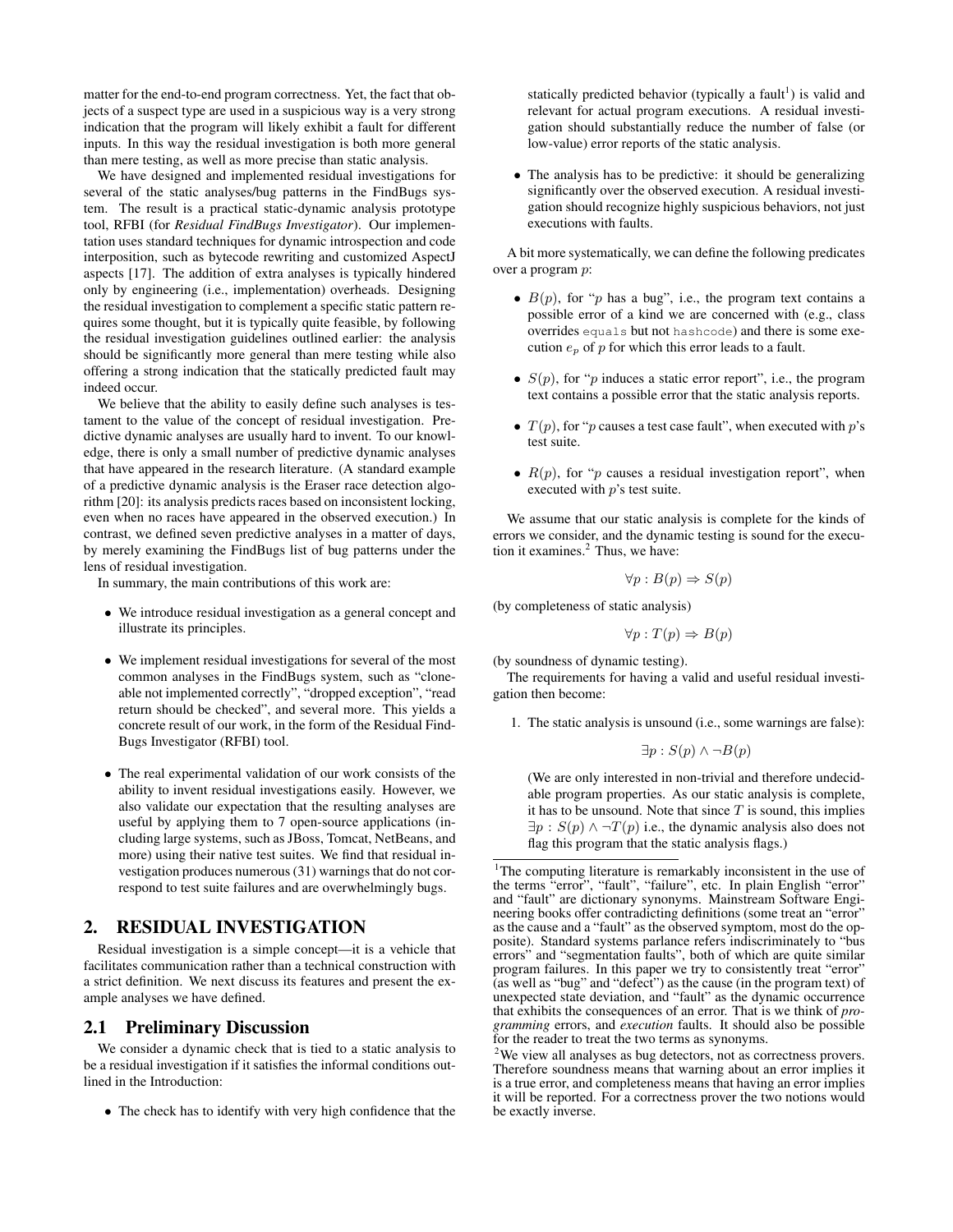

Figure 1: The goal of residual investigation (R) is to provide a filter for the static bug warnings  $(S)$ , such that R and S combined (i.e., the intersection of R and S) better approximates the set of true bugs (B) than static analysis and dynamic testing (T).

2. The dynamic testing (of a program's test suite) is incomplete (i.e., bugs are missed by testing):

$$
\exists p : B(p) \land \neg T(p)
$$

(Again, the undecidability of non-trivial program properties combined with the soundness of testing implies testing is incomplete.)

3. The residual investigation should be an appropriate bridge for the gap between the static analysis and the bug (see also Figure 1):

$$
\forall p : B(p) \cong (S(p) \land R(p))
$$

We use  $\cong$  for "approximately equivalent". This is the only informal notion in the above. It is practically impossible to have exact equivalence for realistic programs and error conditions, since  $R(p)$  examines a finite number of program executions. Note that (approximate) equivalence means both that  $S(p) \wedge R(p)$  (likely) implies a bug and that, if there is a bug,  $R(p)$  will (likely) be true, i.e., will detect it. In practice, we place a much greater weight on the former direction of the implication. That is, we are happy to give up on completeness (which is largely unattainable anyway) to achieve (near-)soundness of error warnings.

The question then becomes: how does one identify a good residual investigation? We have used some standard steps:

- Start with the static analysis and identify under what conditions it is *inaccurate* or *irrelevant*.
- Estimate how likely these conditions can be. In other words, is this static analysis likely to yield error reports that the programmer will object to, seeing them as false or of low-value?
- If so, is there a concise set of dynamic information (other than a simple fault) that can invalidate the programmer's objections? That is, can we determine based on observable dynamic data if the likely concerns of a programmer to the static warnings do not apply?

Recognizing such "likely objections of the programmer" has been the key part in our design. With this approach we proceeded to identify residual investigations for seven static analyses in the Find-Bugs system, including some of the analyses that issue the most common FindBugs warnings.

# 2.2 Catalog of Analyses

We next present the residual investigations defined in our RFBI (Residual FindBugs Investigator) tool, each tuned to a static analysis in the FindBugs system. We list each analysis (uniquely described by the corresponding FindBugs identifier) together with the likely user *objections* we identified and a description of *clues* that dynamic analysis can give us to counter such objections. To simplify the presentation, we detail our implementation at the same time.

# *2.2.1 Bad Covariant Definition of Equals (Eq)*

The equals(Object) method is defined in the Object class (java.lang.Object) and can be overridden by any Java class to supply a user-defined version of object value equality. A common mistake is that programmers write equals methods that accept a parameter of type other than Object. The typical case is that of a covariant re-definition of equals, where the parameter is a subtype of Object, as in the example class Pixel:

```
class Pixel {
  int x;
  int y;
  int intensity;
 boolean equals(Pixel p2) {
    return x==p2.x && y==p2.y;
  }
```
}

This equals method does not override the equals method in Object but instead redefines it for arguments of the appropriate, more specific, static type. As a result, unexpected behavior will occur at runtime, especially when an object of the class type is entered in a Collections-based data structure (e.g., Set, List). For example, if one of the instances of Pixel is put into an instance of a class implementing interface Container, then when the equals method is needed, Object.equals() will get invoked at runtime, not the version defined in Pixel. One of the common instances of this scenario involves invoking the Container.contains(Object) method. A common skeleton for Container.contains(Object) is:

```
boolean contains(Object newObj) {
  Iterator cur = this.iterator();
  while(cur.hasNext()) {
    if(cur.next().equals(newObj))
      return true;
  }
  return false;
}
```
In this case, contains(Object) will use Object.equals(Object), which does not perform an appropriate comparison: it compares references, not values. Therefore, objects of type Pixel are not compared in the way that was likely intended.

#### *Possible programmer objections to static warnings.*

FindBugs issues an error report for each occurrence of a covariant definition of equals. Although the covariant definition of equals is very likely an error, it is also possible that no error will ever arise in the program. This may be an accidental artifact of the program structure, or even a result of the programmer's calculation that for objects of the suspect class the dynamic type will always be equal to the static type, for every invocation of equals. For instance, the redefined equals(Pixel) method may be used only inside class Pixel, with arguments that are always instances of subtypes of Pixel, and the programmer may have chosen the covariant definition because it is more appropriate and convenient (e.g., obviates the need for casts).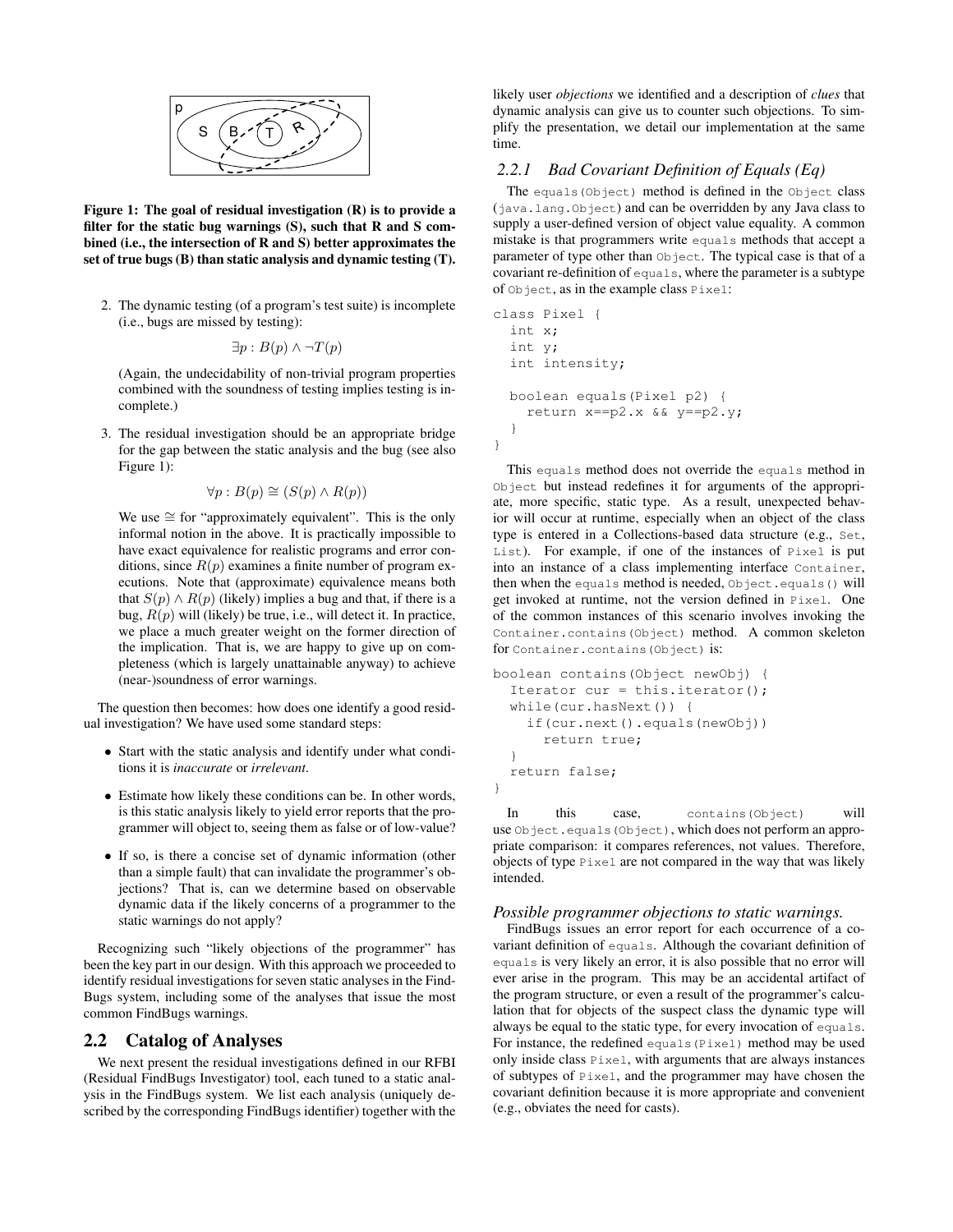#### *Dynamic clues that reinforce static warnings.*

Our residual investigation consists of simply checking whether the ancestral equals method, Object.equals(Object), is called on an instance of a class that has a covariant definition of equals. The implementation first enters suspect classes into a blacklist and then instruments all call sites of Object.equals(Object) to check whether the dynamic type of the receiver object is in the blacklist.

#### *Implementation.*

We transform the application bytecode, using the ASM Java bytecode engineering library. Generally, for all our analyses, we instrument incrementally (i.e., when classes are loaded), except in the case of applications that perform their own bytecode rewriting which may conflict with load-time instrumentation. In the latter case, we pre-instrument the entire code base in advance (build time).

# *2.2.2 Cloneable Not Implemented Correctly (CN)*

Java is a language without direct memory access, hence generic object copying is done only via the convention of supplying a clone() method and implementing the Cloneable interface. Additionally, the clone() method has to return an object of the right dynamic type: the dynamic type of the returned object should be the same as the dynamic type of the receiver of the clone method and *not* the (super)class in which the executed method clone happened to be defined. This is supported via a user convention: any definition of clone() in a class S has to call super.clone() (i.e., the corresponding method in S's superclass). The end result is that the (special) clone() method in the java.lang.Object class is called, and produces an object of the right dynamic type.

### *Possible programmer objections to static warnings.*

FindBugs statically detects violations of the above convention and reports an error whenever a class implements the Cloneable interface, but does not directly invoke super.clone() in its clone method (typically because it merely creates a new object by calling a constructor). Although this condition may at first appear to be quite accurate, in practice it often results in false error reports because the static analysis is not inter-procedural. The clone method may actually call super.clone() by means of invoking a different intermediate method that calls super.clone() and returns the resulting object.

#### *Dynamic clues that reinforce static warnings.*

A dynamic check that determines whether a clone method definition is correct consists of calling clone on a subclass of the suspect class  $s$  and checking the return type (e.g., by casting and possibly receiving a ClassCastException). Our residual investigation introduces a fresh subclass C of S defined and used (in a minimal test case) via the general pattern:

```
class C extends S {
  public Object clone() {
    return (C) super.clone();
  }
}
...
((new C()).clone()) // Exception
```
(If S does not have a no-argument constructor, we statically replicate in C all constructors with arguments and dynamically propagate the actual values of arguments used for construction of S objects, as observed at runtime.)

If the test case results in a ClassCastException then the definition of clone in class s is indeed violating convention. Conversely, if S implements the clone convention correctly (i.e., indirectly calls super.clone()) no exception is thrown. This test code is executed the first time an object of class S is instantiated. In this way, if class S does not get used at all in the current test suite, no error is reported.

The above residual investigation provides a very strong indication of a problem that will appear in an actual execution of the program, without needing to observe the problem itself. Indeed, the current version of the program may not even have any subclasses of S, but a serious error is lurking for future extensions.

#### *Implementation.*

Our implementation of this analysis uses AspectJ to introduce the extra class and code. In the case of complex constructors, we retrieve those with Java reflection and use AspectJ's constructor joinpoints instead of generating customized calls. A subtle point is that if the superclass, S, only has private constructors, the residual investigation does not apply. This is appropriate, since the absence of any externally visible constructor suggests this class is not to be subclassed. Similarly, the generated code needs to be in the same package as the original class S, in order to be able to access package-protected constructors.

# *2.2.3 Dropped Exception (DE)*

Java has *checked exceptions*: any exception that may be thrown by a method needs to either be caught or declared to be thrown in the method's signature, so that the same obligation is transferred to method callers. To circumvent this static check (by the type system of the language) programmers may catch an exception and "drop it on the floor", i.e., leave empty the catch part in a try-catch block. FindBugs statically detects dropped exceptions and reports them.

#### *Possible programmer objections to static warnings.*

Detecting all dropped exceptions may be a good practice, but is also likely to frustrate the programmer or to be considered a lowpriority error report. After all, the type system has already performed a check for exceptions and the programmer has explicitly disabled that check by dropping the exception. The programmer may be legitimately certain that the exception will never be thrown in the given setting (a common case—especially for I/O classes—is that of a general method that may indeed throw an exception being overridden by an implementation that never does).

### *Dynamic clues that reinforce static warnings.*

Our residual investigation consists of examining which methods end up being dynamically invoked in the suspect code block and watching whether the same methods ever throw the dropped exception when called from *anywhere* in the program. For instance, the following code snippet shows a method meth1 whose catch block is empty. In the try block of meth1, first foo1 is executed, then foo2 (possibly called from foo1), then foo3, and so on:

```
void meth1() {
  try {
    foo1();
    //Call-qraph fool()->foo2()->...->foon()}
  catch(XException e) { } //empty
}
```
The residual investigation will report an error if there is any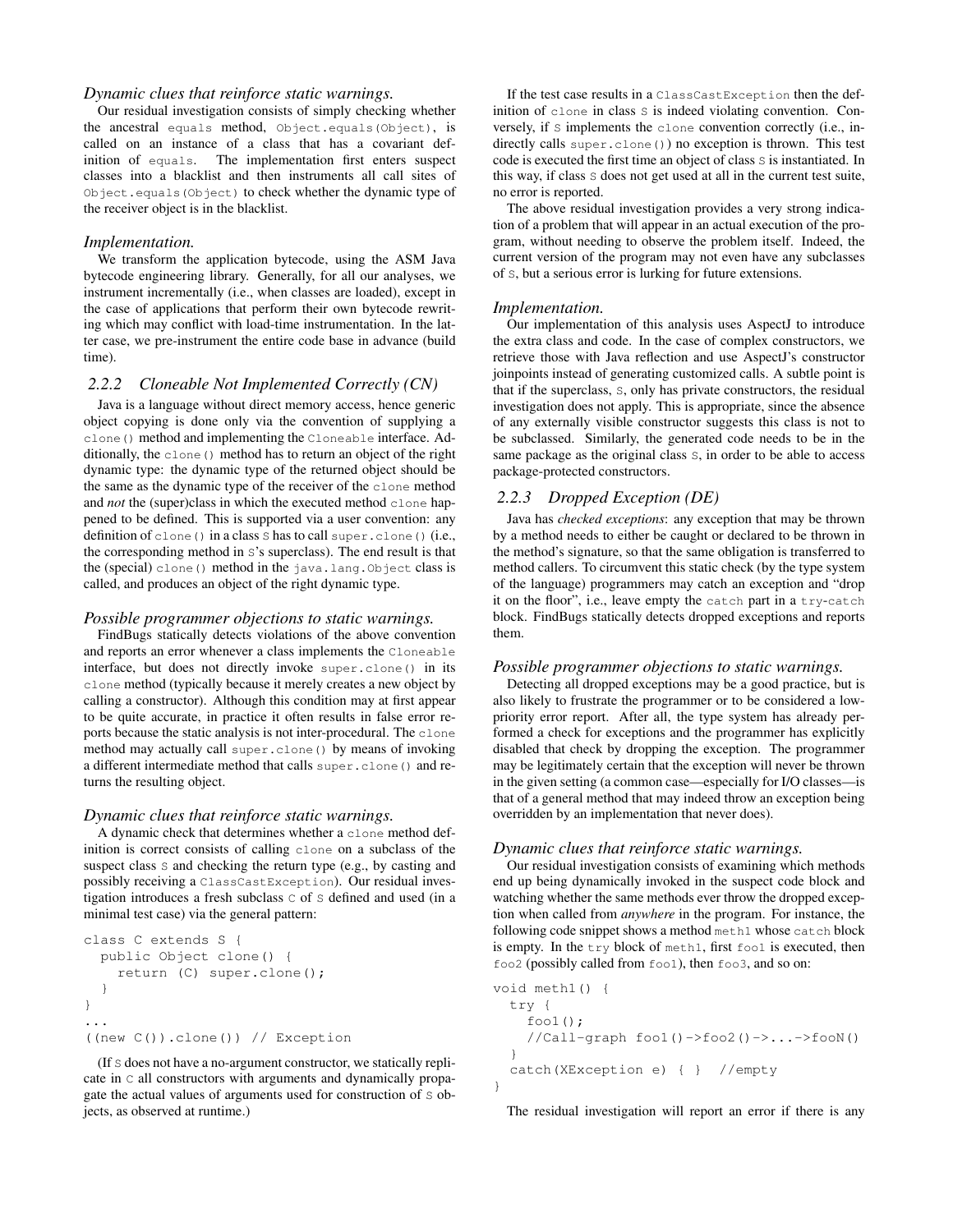other method, methX, calling some fooi where fooi throws an XException during that invocation (regardless of whether that exception is handled or not):

```
void methX {
  try { ...
    //Call-graph ...->fooN()->...
  }
  catch(XException e) {
    ... // handled
  }
}
```
In this case the user should be made aware of the possible threat. If  $f \circ \circ i$  can indeed throw an exception, it is likely to throw it in any calling context. By locating the offending instance, we prove to programmers that the exception can occur. Although the warning may still be invalid, this is a much less likely case than in the purely static analysis.

#### *Implementation.*

The implementation of this residual investigation uses both the ASM library for bytecode transformation and AspectJ, for ease of manipulation.

We execute the program's test suite twice. During the first pass, we instrument the beginning and end of each empty try-catch block with ASM, then apply an AspectJ aspect to find all methods executed in the dynamic scope of the try-catch block (i.e., transitively called in the block) that may throw the exception being caught. $3$  (We also check that there is no intermediate method that handles the exception, by analyzing the signatures of parent methods on the call stack.) In the first pass we collect all such methods and generate custom AspectJ aspects for the second pass. During the second pass, we then track the execution of all methods we identified in the first pass and identify thrown exceptions of the right type. For any such exception we issue an RFBI error report.

### *2.2.4 Equals Method Overrides Equals in Superclass and May Not Be Symmetric (EQ\_OVERRIDING\_EQUALS\_NOT\_SYMMETRIC)*

Part of the conventions of comparing for value equality (via the equals method) in Java is that the method has to be symmetric: the truth value of  $o1$ . equals ( $o2$ ) has to be the same as that of o2.equals(o1) for every o1 and o2. FindBugs has a bug pattern "equals method override equals in super class and may not be symmetric", which emits a warning if both the overriding equals method in the subclass and the overridden equals method in the superclass use instanceof in the determination of whether two objects are equal. The rationale is that it is common for programmers to begin equality checks with a check of type equality for the argument and the receiver object. If, however, both the overridden and the overriding equals methods use this format the result will likely be asymmetric because, in the case of a superclass, S, of a class C, the instanceof S check will be true for a C object but not vice versa.

# *Possible programmer objections to static warnings.*

The above static check is a blunt instrument. The programmer may be well aware of the convention and might be using

instanceof quite legitimately, instead of merely in the naive pattern that the FindBugs analysis assumes. For instance, the code of the JBoss system has some such correct equals methods that happen to use instanceof and are erroneously flagged by FindBugs.

#### *Dynamic clues that reinforce static warnings.*

Our residual investigation tries to establish some confidence before it reports the potential error. We checked this pattern dynamically by calling both equals methods whenever we observe a comparison involving a contentious object and test if the results match (this double-calling is safe as long as there are no relevant side effects). If the two equals methods ever disagree (i.e., one test is true, one is false) we emit an error report.

#### *Implementation.*

We implemented this residual investigation using AspectJ to intercept calls to the equals method and perform the dual check in addition to the original.

### *2.2.5 Equal Objects Must Have Equal Hashcodes (HE)*

As mentioned in the Introduction, FindBugs reports an error when a class overrides the equals(Object) method but not the hashCode() method, or vice versa. All Java objects support these two methods, since they are defined at the root of the Java class hierarchy, class java.lang.Object. Overriding only one of these methods violates the standard library conventions: an object's hash code should serve as an identity signature, hence it needs to be consistent with the notion of object value-equality.

#### *Possible programmer objections to static warnings.*

This warning can easily be low-priority or irrelevant in a given context. Developers may think that objects of the suspect type are never stored in hashed data structures or otherwise have their hash code used for equality comparisons in the course of application execution. Furthermore, the warning may be cryptic for programmers who may not see how exactly this invariant affects their program or what the real problem is.

#### *Dynamic clues that reinforce static warnings.*

Our Residual FindBugs Investigator installs dynamic checks for the following cases:

- Object.hashCode() is called on an object of a class that redefines equals(Object) and inherits the implementation of hashCode().
- Object.equals(Object) is called on a class that redefines hashCode() and inherits the implementation of equals(Object).

Meeting either of these conditions is a strong indication that the inconsistent overriding is likely to matter in actual program executions. Of course, the error may not exhibit as a fault in the current (or any other) execution.

#### *Implementation.*

Our detector is implemented using the ASM Java bytecode engineering library. First, we create a blacklist containing the classes that only redefine one of Object.equals(Object) and Object.hashCode() in a coordinated manner. Then we introduce our own implementations of the missing methods in the blacklisted classes. The result is to intercept every call to either

<sup>3</sup>To apply the combination of ASM and AspectJ at load time, we had to make two one-line changes to the source code of AspectJ. The first allows aspects to apply to ASM-transformed code, while the second allows AspectJ-instrumented code to be re-transformed.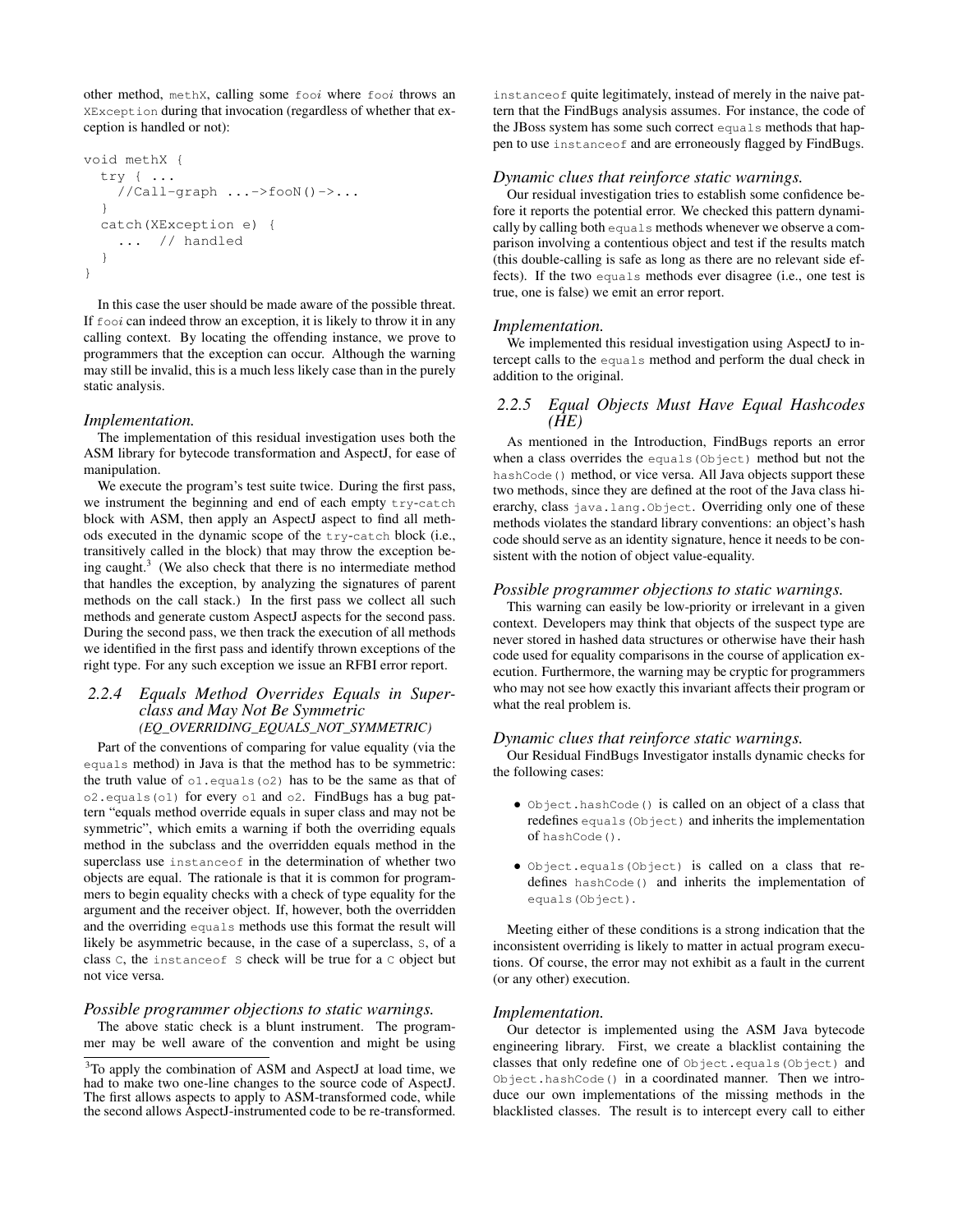Object.equals(Object) or Object.hashCode() in instances of blacklisted classes.

#### *2.2.6 Non-Short-Circuit Boolean Operator (NS)*

Programmers may mistakenly use non-short-circuiting  $\&$  and  $\parallel$ where they intend to use short circuiting boolean operators && and | |. This could introduce bugs if the first argument suffices to determine the value of the expression and the second argument contains side-effects (e.g., may throw exceptions for situations like a null-pointer dereference or division by zero). Therefore, FindBugs issues warnings for uses of  $&$  and  $\vert$  inside the conditions of an if statement.

# *Possible programmer objections to static warnings.*

Such warnings can clearly be invalid or irrelevant, e.g. if the programmer used the operators intentionally or if they don't affect program behavior. FindBugs can sometimes identify the latter case through static analysis, but such analysis must be conservative (e.g., FindBugs considers any method call on the right hand side of an && or  $||$  to be side-effecting). Therefore the error reports are often false.

# *Dynamic clues that reinforce static warnings.*

Using a residual investigation we can check for actual sideeffects on the right-hand side of a non-short-circuiting boolean operator. It is expensive to perform a full dynamic check for side-effects, therefore we check instead for several common cases. These include dynamically thrown exceptions (directly or in transitively called methods, as long as they propagate to the current method), writes to any field of the current class, writes to local variables of the current method, and calls to well-known (library) I/O methods. Since the residual investigation can miss some sideeffects, it can also miss actual bugs. Additionally, the residual investigation will often fail to generalize: there are common patterns for which it will report an error only if the error actually occurs in the current execution. For instance, in the following example an exception is thrown only when the left-hand side of the boolean expression should have short-circuited:

if (ref ==  $null$  | ref.isEmpty()) ...

Still, the residual investigation generally avoids the tooconservative approach of FindBugs, while reporting dynamic behavior that would normally go unnoticed by plain testing.

#### *Implementation.*

The implementation of this residual investigation is one of the most complex (and costly) in the Residual FindBugs Investigator arsenal. We rewrite boolean conditions with the ASM bytecode rewriting framework to mark a region of code (the right-hand side of the operator) for an AspectJ aspect to apply, using a "conditional check pointcut". The aspect then identifies side-effects that occur in this code region, by instrumenting field writes, installing an exception handler, and detecting method calls to I/O methods over files, network streams, the GUI, etc. Additionally, we use ASM to detect local variable writes (in the current method only) in the right-hand side of a boolean condition.

#### *2.2.7 Read Return Should Be Checked (RR)*

The java.io.InputStream class in the Java standard library provides two read methods that return the number of bytes actually read from the stream object (or an end-of-file condition). It is common for programmers to ignore this return value. FindBugs reports an error in this case. At first glance this check looks to be foolproof: the code should always check the stream status and received number of bytes against the requested number of bytes. If the return value from read is ignored, we may read uninitialized/stale elements of the result array or end up at an unexpected position in the input stream.

#### *Possible programmer objections to static warnings.*

Perhaps surprisingly, this FindBugs check is the source of many false positives. Although the original java.io.InputStream class can indeed read fewer bytes than requested, the class is not final and can be extended. Its subclasses have to maintain the same method signature (i.e., return a number) when overriding either of the two read methods, yet may guarantee to always return as many bytes as requested (Notably, the Eclipse system defines such a subclass and suffers from several spurious FindBugs error reports.)

#### *Dynamic clues that reinforce static warnings.*

Our residual investigation first examines whether the read method is called on a subclass of java.io.InputStream that overrides the read method. If so, we wait until we see a read method on an object of the suspect subclass return fewer bytes than requested (even for a call that *does* check the return value). Only then we report *all* use sites that do not check the return value of read, as long as they are reached in the current execution and the receiver object of read has the suspect dynamic type.

#### *Implementation.*

The implementation of this analysis involves two computations, performed in the same execution. For the first computation, we instrument all read methods that override the one in InputStream (using AspectJ) to observe which ones return fewer bytes than requested. We collapse this information by dynamic object type, resulting in a list of all types implementing a read method that may return fewer bytes than requested; we always include java.io.InputStream in that list. For the second computation, we instrument all suspected read call sites with ASM, to determine the dynamic type of the receiver object. These dynamic types are the output of the second computation. At the end of the test suite execution, we cross-check the output of both passes. We then report any use of read without a result check on an object with a dynamic type for which we know that read may return fewer bytes than the maximum requested.

### 2.3 Discussion

The main purpose of a residual investigation is to provide increased soundness for bug reports: an error report should be likely valid and important. In this sense, a residual investigation is not in competition with its underlying static analysis, but instead complements it. In the case of RFBI, the point is not to obscure the output of FindBugs: since the static analysis is performed anyway, its results are available to the user for inspection. Instead, RFBI serves as a classifier and reinforcer of FindBugs reports: the RFBI error reports are classified as higher-certainty than the average FindBugs report.

This confidence filtering applies both positively and negatively. RFBI may confirm some FindBugs error reports, fail to confirm many because of lack of pertinent dynamic observations, but also fail to confirm some *despite* numerous pertinent dynamic observations. To see this, consider an analysis such as "dropped exception" (DE). RFBI will issue no error report if it never observes an exception thrown by a method dynamically called from a suspicious  $tr$ y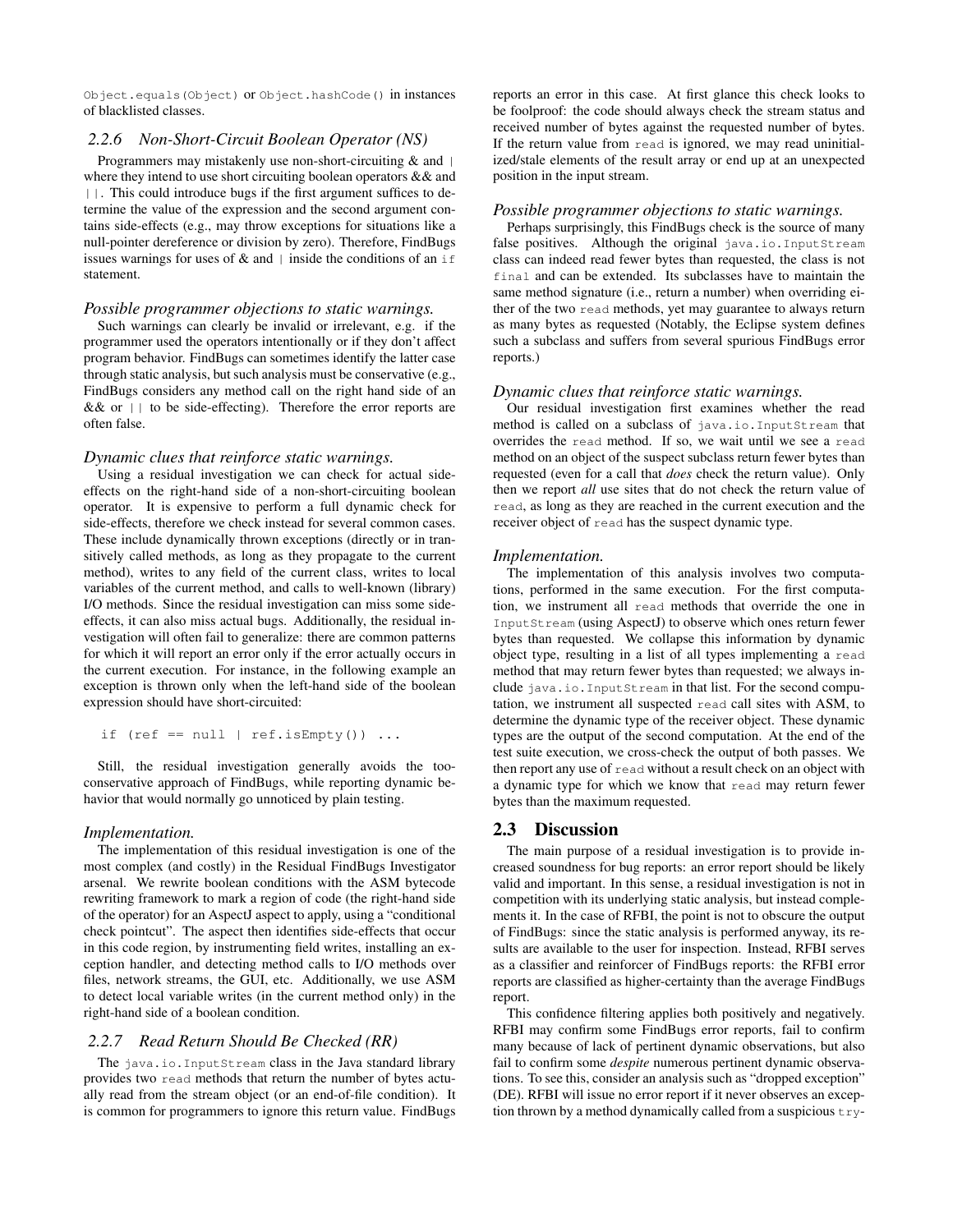catch block. Nevertheless, it could be the case that the program's test suite never results in exceptions or (worse) that there are exceptions yet the suspicious try-catch block was never exercised, and hence the methods under its dynamic scope are unknown. In this case, RFBI has failed to confirm an error report due to lack of observations and not due to the observations not supporting the error. This difference is important for the interpretation of results. It is an interesting future work question how to report effectively to the user the two different kinds of negative outcomes (i.e., unexercised code vs. exercised code yet failure to confirm the static warning). In our experimental evaluation, we do this via a metric of the dynamic opportunities the residual investigation had to confirm an error report, as discussed in the next section.

# 3. EVALUATION

#### *Subject applications.*

We evaluated RFBI on several large open-source systems: JBoss (v.6.0.0.Final), BCEL (v.5.2), NetBeans (v.6.9), Tomcat (7.0), JRuby (v.1.5.6), Apache Commons Collections (v.3.2.1), and Groovy (v.1.7.10). The advantage of using third-party systems for evaluation is that we get a representative view of what to expect quantitatively by the use of residual investigation. The disadvantage is that these systems are large, so great effort needs to be expended to confirm or disprove bugs by manual inspection.

It is common in practice to fail to confirm a static error report because of a lack of relevant dynamic observations. This is hardly a surprise since our dynamic observations are dependent on the examined program's test suite. For all systems, we used the test suite supplied by the system's creators, which in some cases was sparse (as will also be seen in our test running times).

#### *Dynamic potential.*

In order to make the important distinction between "relevant code not exercised" and "relevant code exercised, yet no confirmation of the bug found", we use a *dynamic potential* metric. Generally, for each static error report, we automatically pick a related method (chosen according to the kind of bug reported) and measure how many times this method gets executed by the test suite. These metrics are rather arbitrary and only a proxy for the potential of the residual investigation to observe the bug. For instance, for the "equal objects must have equal hashcodes" analysis, we measure the number of times the overridden equals is called on objects of the suspect class that redefines equals and not hashCode (and vice versa). This is not directly tied to the opportunities to find the bug (which, recall, is reported if hashCode is ever called on such a suspect object) but it is a good indication of how much this part of the code is exercised.

#### *Volume of reports.*

Figure 2 shows the number of static error reports (FindBugs), reports produced by residual investigation (RFBI), and dynamic potential metric. The difference between FindBugs and RFBI reports is roughly an order of magnitude: a total of 436 potential bugs are reported by FindBugs for our test subjects and, of these, RFBI produces reports for 31. Thus, it is certainly the case that residual investigation significantly narrows down the area of focus compared to static analysis. Similarly, none of the test cases in our subjects' test suites failed. Therefore, the 31 reports by RFBI do generalize observations significantly compared to mere testing. Of course, these numbers alone mean nothing about the *quality* of the reports—we examine this topic later.

| <b>Bug Pattern</b>                        | S   | R                | DP |  |
|-------------------------------------------|-----|------------------|----|--|
| <b>Bad Covariant Definition of Equals</b> | 5   | 0                |    |  |
| Cloneable Not Implemented Correctly       | 41  | 4                |    |  |
| <b>Dropped Exception</b>                  | 128 | $\left( \right)$ |    |  |
| Equals Method May Not Be Symmetric        | 8   |                  |    |  |
| Equal Objects Must Have Eq. Hashcode      | 211 | 25               | 28 |  |
| Non-Short-Circuit Boolean Operator        | 18  | 0                |    |  |
| Read Return Should Be Checked             | 25  |                  |    |  |
| Total                                     | 436 | 31               | 43 |  |

Figure 2: Summary of results: reports by FindBugs (S) vs. RFBI (R), the Dynamic Potential (DP) metric of how many of the static error reports had related methods that were exercised dynamically, and the number of original test cases (T) that reported an error.

By examining the dynamic potential metric in Figure 2, we see that much of the difference between the numbers of FindBugs and RFBI reports is due simply to the suspicious conditions not being exercised by the test suite. Most of the static bug reports are on types or methods that do not register in the dynamic metrics. This can be viewed as an indication of "arbitrariness": the dynamic analysis can only cover a small part of the static warnings, because of the shortcomings of the test suite. A different view, however, is to interpret this number as an indication of why static analysis suffers from the "slew of false positives" perception mentioned in the Introduction. Programmers are likely to consider static warnings to be irrelevant if the warnings do not concern code that is even touched by the program's test suite.

#### *Quality of research reports (summary).*

RFBI narrows the programmer's focus compared to FindBugs but the question is whether the quality of the RFBI reports is higher than that of FindBugs reports, and whether RFBI succeeds as a classifier (i.e., whether it classifies well the dynamically exercised reports into bugs and non-bugs).

Since our test subjects are large, third-party systems, we cannot manually inspect all (436) FindBugs reports and see which of them are true bugs. Instead, we inspected the 43 reports that are dynamically exercised (per the DP metric) as well as a sample of 10 other FindBugs reports that were never dynamically exercised (and, thus, never classified by RFBI as either bugs or non-bugs). The latter were chosen completely at random (blind, uniform random choice among the reports).

If we view RFBI as a classifier of the 43 dynamically exercised FindBugs reports, its classification quality is high. As seen in Figure 2, RFBI classifies 31 of the 43 dynamically exercised reports as bugs (i.e., reinforces them), thus rejecting 12 reports. Figure 3 shows which of these RFBI classifications correspond to true bugs vs. non-bugs. The number for the correct outcome for each row is shown in boldface.

| <b>Dynamic reports</b> | bug | non-bug | undetermined |
|------------------------|-----|---------|--------------|
| 31 reinforced          | 24  |         |              |
| 12 rejected            |     |         |              |
| 43 total               |     |         |              |

Figure 3: Quality of RFBI warnings on the 43 dynamically exercised FindBugs reports.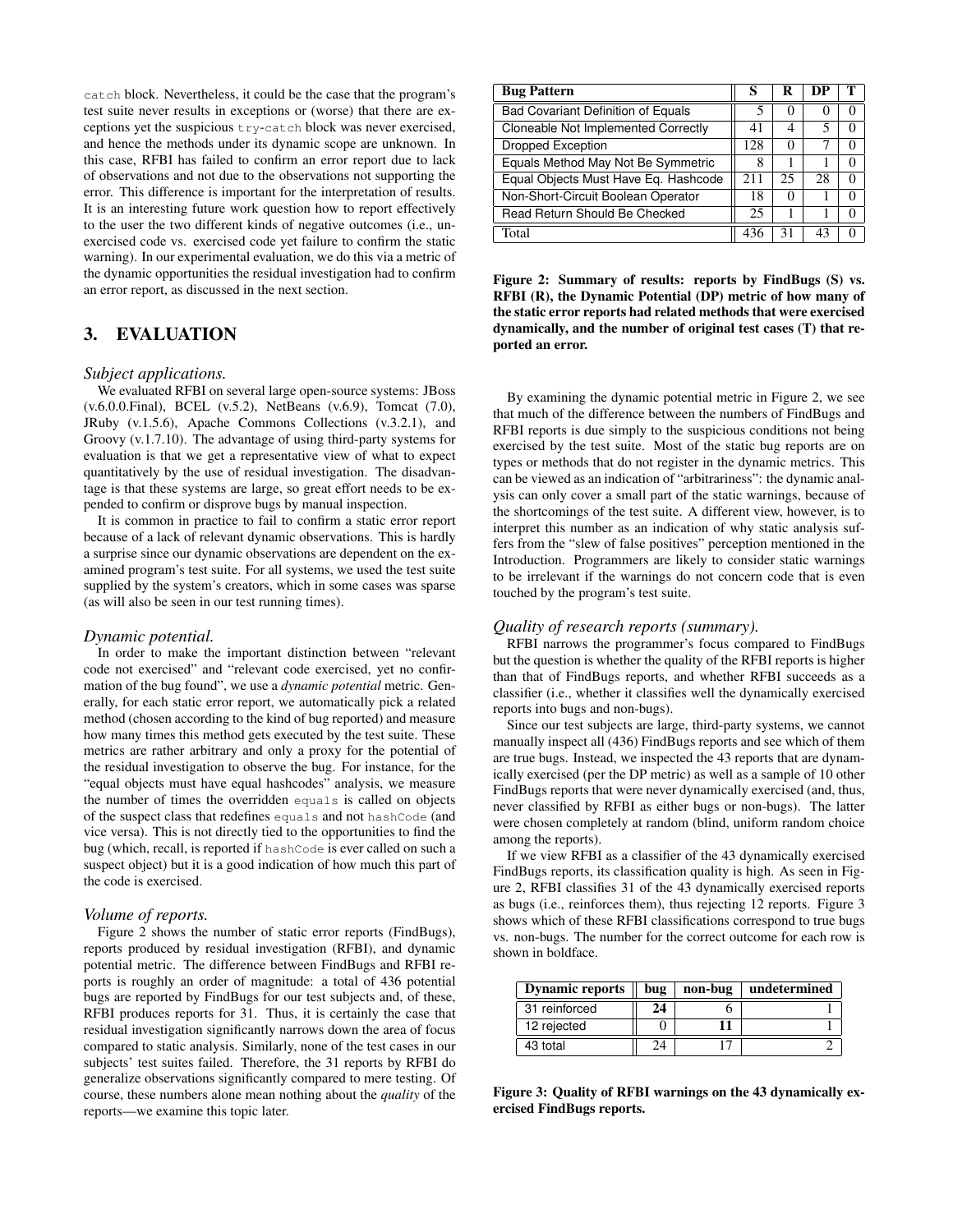From Figure 3, we have that the precision of RFBI is  $> 77\%$  (or that RFBI produces  $<$  23% false warnings) and that its recall is  $>$ 96%, over the 43 dynamically exercised FindBugs reports.

For comparison, among the 10 non-exercised FindBugs reports that we sampled at random, only one is a true bug. Thus, the precision of FindBugs on this sample was 10%, which is a false warnings rate of 90%. We see, therefore, that RFBI reports are of higher quality than FindBugs reports and the programmer should prioritize their inspection.

### *Detailed discussion of reports.*

We next discuss in detail the RFBI results that we inspected manually. This yields concrete examples of bug reports reinforced and rejected (both correctly and falsely) for the numbers seen above. Figure 4 breaks down the reports dynamically exercised by test subject and analysis, as well as their dynamic potential. Note that in the rest of this section we are not concerned with FindBugs reports that are not exercised dynamically.

- RFBI correctly confirms four dynamically exercised instances of "Cloneable Not Implemented Correctly" and rejects one. This is a sharp distinction, and, we believe, correct. In three of the four instances (in Apache Commons) clone directly constructs a new object, rather than calling the parent clone. One bug in Groovy arises in an instance where a delegator violates the cloning protocol by returning a clone of its delegate instead of a clone of itself. The rejected bug report is a clone method for a singleton object that returned this, which is entirely typesafe.
- RFBI rejects seven "Dropped Exception" reports, of which our manual inspection found six to be accurate and one unclear The unclear case involved the NetBeans test harness ignoring an exception caused by backing store problems during synchronisation; we expect that such an exception is likely to trigger further bugs and hence unit test failures but argue that it might have been appropriate to log the exception rather than ignoring it. Of the remaining six cases, four affected JBoss. In three of these cases the code correctly handles the erroneous case by exploiting the exceptional control flow in other ways (e.g., when an assignment throws an exception, the left-hand side retains its previous value, which the code can test for) or by falling back on alternative functionality (for example, JBoss attempts to use I/O access to /dev/urandom to generate random numbers, but falls back on the Java random number generator if that approach fails). The fourth JBoss case ignores exceptions that may arise while shutting down network connections. We assume that the programmers' rationale is that they can do no more but trust that the library code tries as hard as possible to release any resources that it has acquired, and that afterwards the program should run in as robust a fashion as possible.

In one of the two remaining cases (JRuby), exceptions are dropped in debug code and can only arise if the JRuby VM has been corrupted or has run out of memory. In the final case (Groovy), the dropped exception is a ClassLoaderException that could only arise if the Java standard library were missing or corrupt.

• We observed one out of eight "Equals Method May Not Be Symmetric" instances dynamically, in JRuby's RubyString class. RFBI here indicated that the report was correct, pointing to an implementation of equals that differs subtly from the equivalent Ruby equality check for the same class. In practice, the 'Java' version of equality is only used in rare circumstances and unlikely to cause problems, unless the integration between Java and Ruby were to be changed significantly. We thus found it unclear whether this bug report was a true positive (as suggested by RFBI) or not.

- RFBI confirms 20 "Equal Objects Must Have Equal Hashcodes" reports for BCEL. The 20 RFBI reports concern classes that represent branch instructions in the Java bytecode language. All reported classes define an applicationspecific value equality equals method, without ever defining hashCode. Objects for branch instructions, however, get entered in a HashSet, as part of a seemingly oft-used call: InstructionHandle.addTargeter. Therefore, we believe that the bug warning is accurate for these instructions and can result in obscure runtime faults.
	- RFBI incorrectly confirms two "Equal Objects Must Have Equal Hashcodes" bug reports in JRuby: in both cases, equals is overridden but hashCode is not. In one of the pertinent classes, the superclass hashCode implementation uses a custom virtual method table for Ruby to look up a correct subclass-specific hashCode implementation; such complex indirection is impossible to detect in general. In the other class, hashCode is only used to generate a mostly-unique identifier for debugging purposes, instead of hashing. This breaks the heuristic assumption that hashCode and equals collaborate. In Groovy, RFBI incorrectly confirms a bug for exactly the same reason. Meanwhile, the two bugs we rejected in Groovy again did not see invocations of the missing methods, and we consider our results to be accurate in those cases. RBFI also incorrectly confirms a bug for JBoss (and rejects one, correctly): although the equals method is overridden, it does nothing more than delegate to the superclass method, which also defines an appropriate hashCode.
- RFBI correctly rejects a "Non-Short Circuit Boolean Operator" bug report in JRuby involving a method call, as the method in question is only a getter method (and thus has no side effects that might unexpectedly alter program behavior).
- Only one report of "Read Return Should Be Checked" is exercised in unit tests. This report involves Groovy's Json lexer, which in one instance does not check the number of bytes returned by a read operation. However, the bytes read are written into an empty character array that is immediately converted to a string, which is then checked against an expected result: if the number of bytes read was less than requested, this later check must fail, because the generated string will be too short. Such complex logic is beyond the scope of RFBI, which erroneously confirms the static report.

In summary, the few misjudged bug reports arose because the code violated the assumptions behind our concrete residual investigation heuristics (e.g., application-specific use of hashCode). Incorrect RFBI bug reports typically were due to complex mechanisms that achieve the desired result in a way that requires higherlevel understanding yet proves to be semantically correct (e.g., leaving out a test for bytes read because it is subsumed by a string length check). It is unlikely that any automatic technique can eliminate bug reports that are erroneous because of such factors.

#### *Runtime overhead.*

Figure 5 shows the runtime overhead of our residual investigation. As can be seen, compared to the baseline (of uninstrumented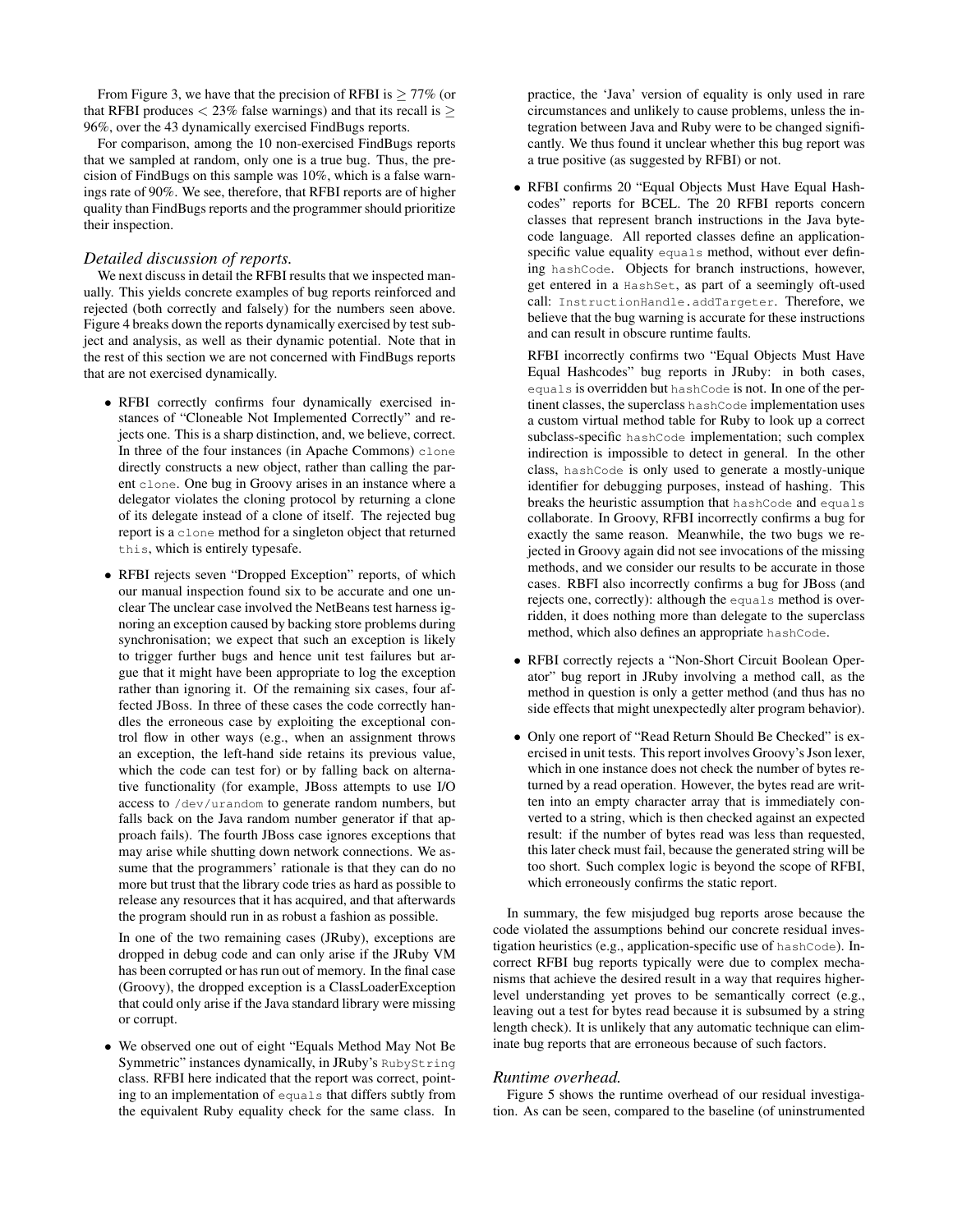| <b>Bug Pattern</b>                    | #confirmed bugs/dynamic potential(#executed methods)/avg. times executed |             |                 |        |              |                  |               |
|---------------------------------------|--------------------------------------------------------------------------|-------------|-----------------|--------|--------------|------------------|---------------|
|                                       | <b>JBoss</b>                                                             | <b>BCEL</b> | <b>NetBeans</b> | Tomcat | <b>JRuby</b> | ApacheCC $\vert$ | <b>Groovy</b> |
| Bad Covariant Definition of Equals    |                                                                          |             | 0/0/0           | 0/0/0  |              |                  |               |
| Cloneable Not Implemented Correctly   |                                                                          |             | 0/0/0           | 0/1/9  |              | 3/3/657.7        | 1/1/11        |
| <b>Dropped Exception</b>              | 0/4/378                                                                  |             | 0/1/79          | 0/0/0  | 0/1/5        |                  | 0/1/25        |
| Equals Method May Not Be Symmetric    | 0/0/0                                                                    |             | 0/0/0           |        | 1/1/2.6M     |                  |               |
| Equal Objects Must Have Eq. Hashcodes | 1/2/1                                                                    | 20/20/77k   | 0/0/0           | 1/1/5k | 2/2/3.5      |                  | 1/3/14        |
| Non-Short-Circuit Boolean Operator    |                                                                          |             | 0/0/0           |        | 0/1/194      |                  |               |
| Read Return Should Be Checked         |                                                                          |             | 0/0/0           | 0/0/0  | 0/0/0        |                  | 1/1/571       |

Figure 4: Breakdown of all RFBI warnings as well as the dynamic potential metric for the warning. " $a/b/c$ " means there were a RFBI warnings of this kind,  $b$  dynamic potential methods executed (zero typically means there was no opportunity for the residual investigation to observe an error of the statically predicted kind), and each of them was observed to execute  $c$  times (on average). Thus, the sum of all as is the number of RFBI reinforced reports (31) and the sum of all bs is the number of total dynamically exercised FindBugs reports (43). Empty cells mean that there were no static error reports for this test subject and analysis—this is in contrast to 0/0/0 cells, which correspond to static warnings that were never exercised dynamically.

| <b>Bug Pattern</b>                    | <b>Execution time with and without instrumentation [min:s]</b> |      |                 |               |       |          |        |
|---------------------------------------|----------------------------------------------------------------|------|-----------------|---------------|-------|----------|--------|
|                                       | <b>JBoss</b>                                                   | BCEL | <b>NetBeans</b> | <b>Tomcat</b> | JRuby | ApacheCC | Groovy |
| Bad Covariant Definition of Equals    |                                                                |      | 13:07           | 3:04          |       |          |        |
| Cloneable Not Implemented Correctly   |                                                                |      | 7:17            | 5:20          |       | 5:25     | 39:15  |
| Dropped Exception                     | 655:01                                                         |      | 16:00           | 16:05         | 17:08 |          | 41:44  |
| Equals Method May Not Be Symmetric    | 531:42                                                         |      | 8:23            |               | 11:03 |          |        |
| Equal Objects Must Have Eq. Hashcodes | 363:48                                                         | 1:20 | 13:07           | 3:03          | 3:44  |          | 7:25   |
| Non-Short-Circuit Boolean Operator    |                                                                |      | 9:36            |               | 11:13 |          |        |
| Read Return Should Be Checked         |                                                                |      | 16:49           | 10:19         | 12:30 |          | 42:25  |
| No Instrumentation                    | 178:07                                                         | :23  | 6:42            | 3:03          | 3:28  | 2:05     | 7:13   |

Figure 5: Running times for all residual investigations. The baseline (bottom line of the table) is the non-instrumented test suite running time. Empty cells mean that there were no static error reports for this test subject and analysis.

code) residual investigation slows down the execution of the test suite typically by a factor of 2-to-3, but even going up to 6. The "dropped exception" analysis is the worst offender due to executing the test suite twice and watching a large number of the executed method calls.

# *Threats to validity.*

Our experimental evaluation of the efficacy of residual investigation shows that it yields higher-precision bug reporting and a reliable classification of bugs. The main threats to validity include the following threats to external validity.

- Choice of subject applications: We did not select our seven subject applications truly randomly from the space of all possible Java applications or even from all current Java applications. I.e., our empirical results may not generalize well to other applications. However, our applications cover a variety of application areas. I.e., we use a data structure library, two language runtime systems, a bytecode engineering library, two web servers, and an IDE. Given the large size of these subject applications, we suspect that our findings will generalize to a large extent, but this remains to be confirmed as part of a larger empirical study.
- Choice of FindBugs patterns: We did not select the patterns randomly from the list of all FindBugs patterns. I.e., residual investigation likely does not generalize to all FindBugs patterns. Our choice of patterns was influenced by subjective considerations such as how well-known we deemed a

pattern to be. I.e., six of our patterns have been described in an article [14] by the FindBugs authors. That article describes a total of 18 patterns. For our evaluation we picked patterns for which we suspected that FindBugs would produce false warnings on our subject applications. We argue that this is not a strong threat to validity, since we easily obtained strong results for a third of the sample presented by the earlier FindBugs article.

If we step back and review all current FindBugs bug patterns, we can easily identify several of them that are simple enough to allow for a fully precise static detector, and such a fully precise static detector will not benefit from residual investigation. However, many other bug patterns are too complex to allow for a precise static detector. For example, Hovemeyer and Pugh tested twelve out of the 18 patterns they described (including four of ours) for false positives in two applications. They found that ten of the twelve patterns (including ours) produced false positives with the pattern implementations they had available in 2004. We suspect that the 18 patterns that they described are at least somewhat representative of all FindBugs patterns, which would mean that many other current FindBugs detectors may similarly benefit from a residual investigation.

• Choice of static analysis system: We did not select FindBugs, our static analysis system, truly randomly. We picked Find-Bugs because it is arguably the most widely known and used such tool for Java. We suspect that our findings will generalize to other static analysis tools and approaches, but this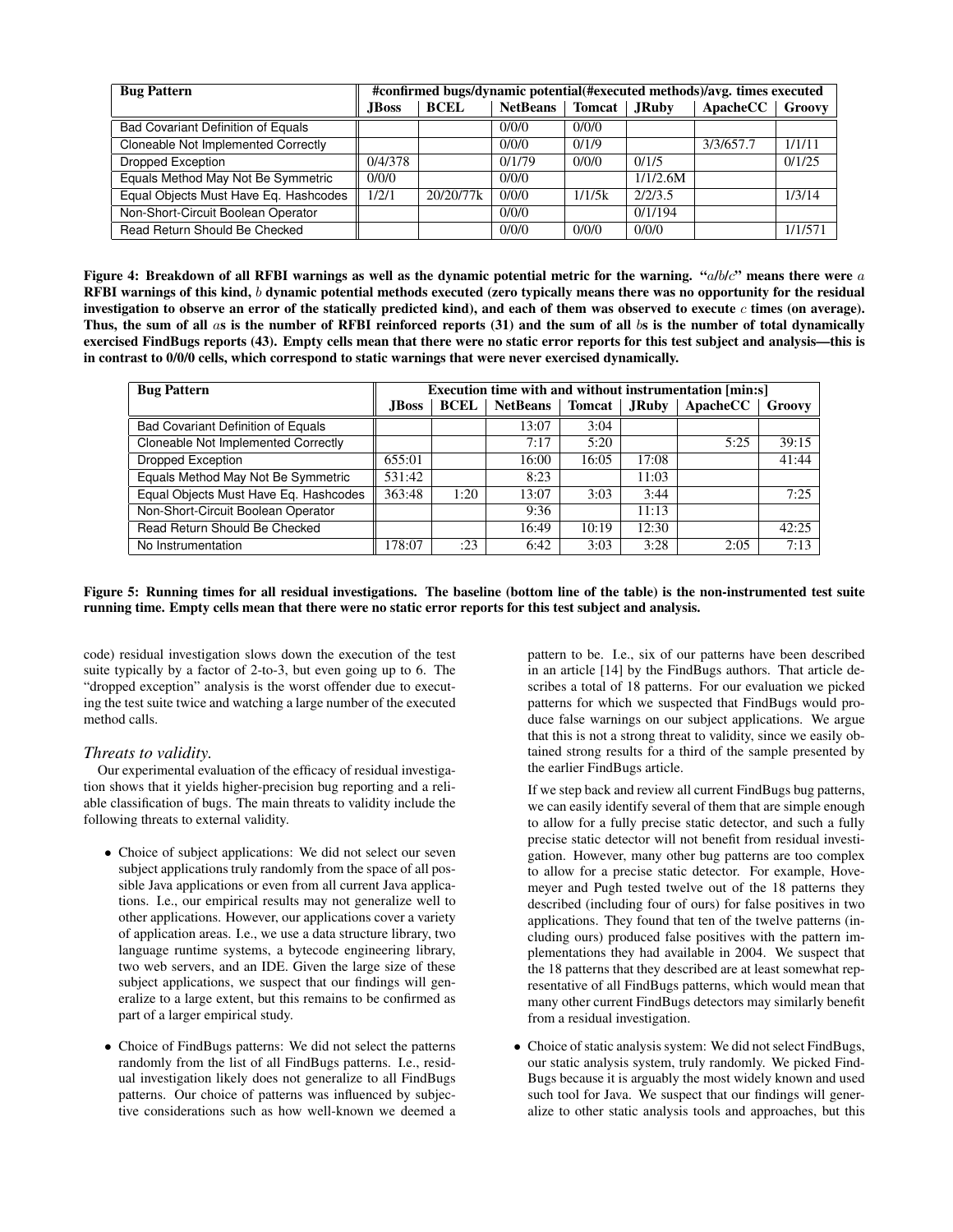remains to be tested as part of future work.

# 4. RELATED WORK

Static and dynamic analyses are routinely chained together for checking program correctness conditions in programming languages, i.e., in compilers and runtime systems. Compilers check certain properties statically and insert runtime checks for remaining properties. A classic example is checking that an array read does not read a memory location outside the bounds of the array. To enforce this property, Java compilers traditionally insert a dynamic check into the code before each array read. To reduce the runtime overhead, static analyses such as ABCD [5] have been developed that can guarantee some reads as being within bounds, just the remaining ones have then to be checked dynamically. Beyond array bounds checking, a similar static dynamic analysis pipeline has been applied to more complex properties. The Spec# extended compiler framework [2] is the prime example, it can prove some pre- and post-conditions statically and generates runtime checks for the remaining ones.

In residual dynamic typestate analysis, explored by Dwyer and Purandare [11] and Bodden et al. [3, 4], a dynamic typestate analysis that monitors all program transitions for bugs is reduced to a residual analysis that just monitors those program transitions that are left undecided by a previous static analysis. This approach exploits the fact that a static typestate analysis is typically complete, i.e., it over-approximates the states a program can be in. If for a small sub-region of the program the over-approximated state sets do not contain an error state, all transitions within such a region can therefore safely be summarized and ignored by the subsequent residual dynamic analysis. At a high level, our approach adopts this idea, by only monitoring those aspects of the program that the static analysis has flagged as suspicious. However, our approach is more general in two dimensions, (1) typestate analysis is restricted to verifying finite state machine properties ("do not pop before push"), while our approach can be applied to more complex properties ("do not pop more than pushed") and (2) our dynamic analysis is predictive: It leverages dynamic results to identify bugs in code both executed and not executed during the analysis.

Beyond typestates, the idea of speeding up a dynamic program analysis by pre-computing some parts statically has been applied to other analyses, such as information flow analysis. For example, recent work by Chugh et al. [8] provides a fast dynamic information flow analysis of JavaScript programs. JavaScript programs are highly dynamic and can load additional code elements during execution. These dynamically loaded program elements can only be checked dynamically. Their staged analysis statically propagates its results throughout the statically known code areas, up to the borders at which code can change at runtime. These intermediate results are then packaged into residual checkers that can be evaluated efficiently at runtime, minimizing the runtime checking overhead.

Our analysis can be seen in a similar light as residual dynamic typestate analysis and residual information flow analysis. If we take as a hypothetical baseline somebody running only our residual checkers, then adding the static bug finding analysis as a pre-step would indeed make the residual dynamic analysis more efficient, as the static analysis focuses the residual analysis on code that may have bugs. However, our goals are very different. Our real baseline is a well-established static analysis technique whose main problem is over-approximation, which leads to analysis users ignoring true warnings.

Our earlier work on Check 'n' Crash [9] and DSD-Crasher [10] can be seen as strict versions of residual analysis. These earlier techniques share our goal of convincing users of the validity of static bug warnings. However, Check 'n' Crash and DSD-Crasher guarantee that a given warning is true, by generating and executing concrete test cases that satisfy the static warning, until a static warning can be replicated in a concrete execution or a user-defined limit is reached. While such proof is very convincing, it also narrows the techniques' scope. I.e., our earlier tools could only confirm very few warnings. In our current residual analysis, we relax this strict interpretation and also consider clues that are just very likely to confirm a static warning.

Dynamic symbolic execution is a recent combination of static and dynamic program analysis [6, 12, 16, 21]. Dynamic symbolic execution is also a strict approach that warns a user only after it has generated and executed a test case that proves the existence of a bug. Compared to our analysis, dynamic symbolic execution is much more heavy-weight, by building and maintaining during program execution a fully symbolic representation of the program state. While such detailed symbolic information can be useful for many kinds of program analysis, our current residual investigations do not need such symbolic information, making our approach more scalable.

Monitoring-oriented programming (MOP), by Chen and Roşu, shows how runtime monitoring of correctness conditions can be implemented more efficiently, even without a prefixed static analysis [7]. JavaMOP, for example, compiles correctness conditions to Java aspects that add little runtime overhead. This technique is orthogonal to ours. I.e., as some of our dynamic analyses are currently implemented manually using AspectJ, expressing them in terms of JavaMOP would be a straightforward way to reduce our runtime overhead.

# 5. CONCLUSIONS

We presented residual investigation: the idea of accompanying a static error analysis with an appropriately designed dynamic analysis that will report with high confidence whether the static error report is valid. We believe that residual investigation is, first and foremostly, an interesting *concept*. Identifying this concept helped us design dynamic analyses for a variety of static bug patterns and implement them in a tool, RFBI. We applied RFBI to a variety of test subjects to showcase the potential of the approach.

There are several avenues for future work along the lines of residual investigation. First and foremostly, our current work has been a proof of concept. That is, we have been interested in examining whether *some* application of residual investigation can be fruitful and not in determining how universally applicable the concept is to the realm of static analyses (i.e., how likely is it that a specific static analysis for bug detection can be accompanied by a profitable residual investigation).

Overall, we feel that for bug finding tools to get to the next level of practicality they need to incorporate some flavor of the dynamic validation that residual investigation offers.